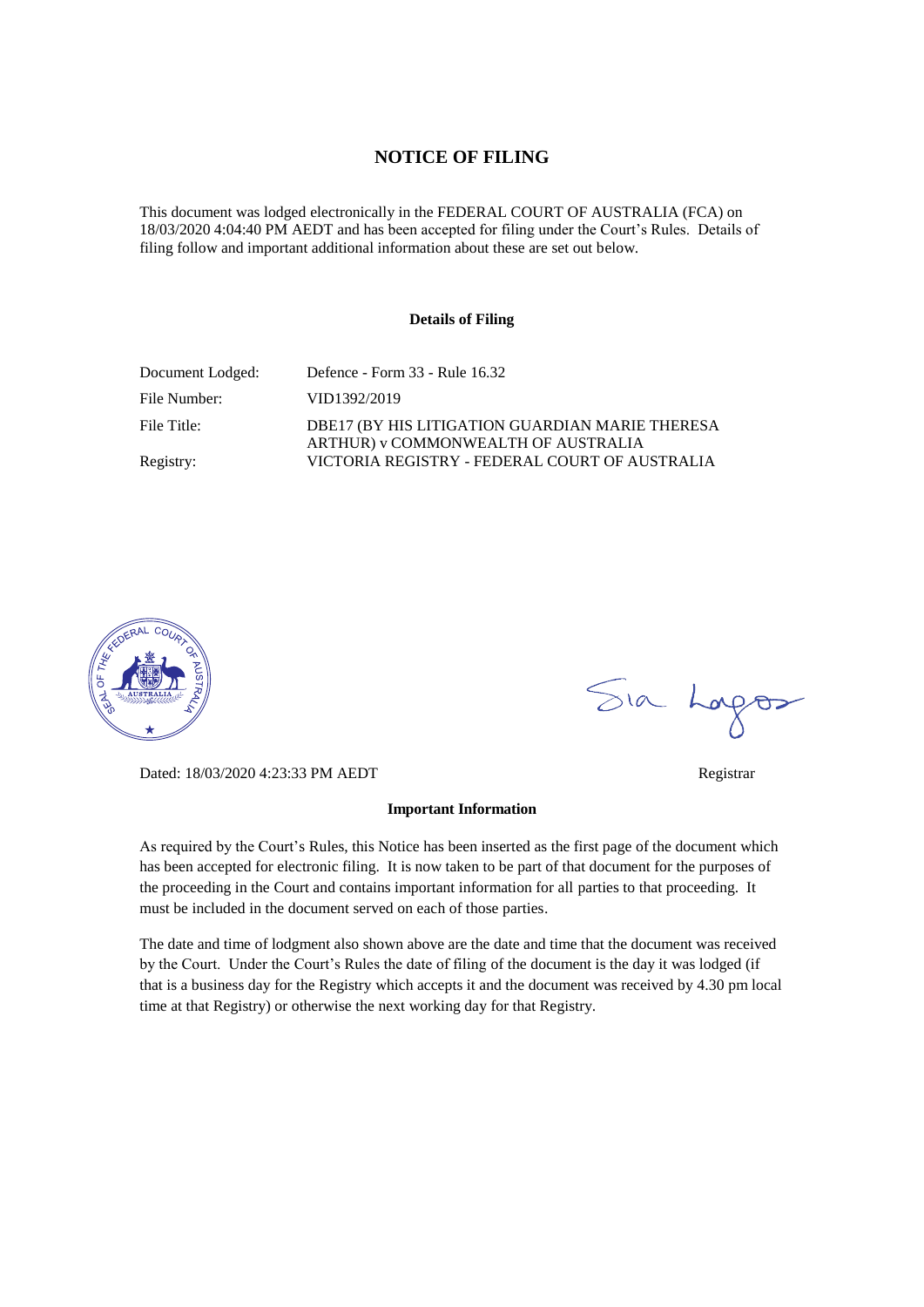

Form 33 Rule 16.32

# **Defence to amended statement of claim**

No. VID 1392 of 2019

**Federal Court of Australia District Registry:** Victoria **Division:** General

# **DBE17 (by his Litigation Guardian Marie Theresa Arthur)**

Applicant

### **The Commonwealth of Australia**

Respondent

To the applicant's amended statement of claim dated 26 February 2020, the Commonwealth says as follows:

*NB: Unless otherwise stated, terms defined in the statement of claim have the same meanings when used in this defence.* 

- 1. It admits paragraph 1.
- 2. To paragraph 2:
	- (a) it says that sub-paragraph 2(a) is embarrassing insofar as no pleaded claim is brought in respect of Group Members who:
		- (i) were in detention between 27 August 2011 and 12 August 2012 (inclusive); and
		- (ii) are not Visa Group Members; and
	- (b) otherwise, it does not plead to the allegations in paragraph 2 as no allegation is made against it.
- 3. It admits paragraph 3.
- 4. It does not plead to paragraph 4 as no allegation is made against it.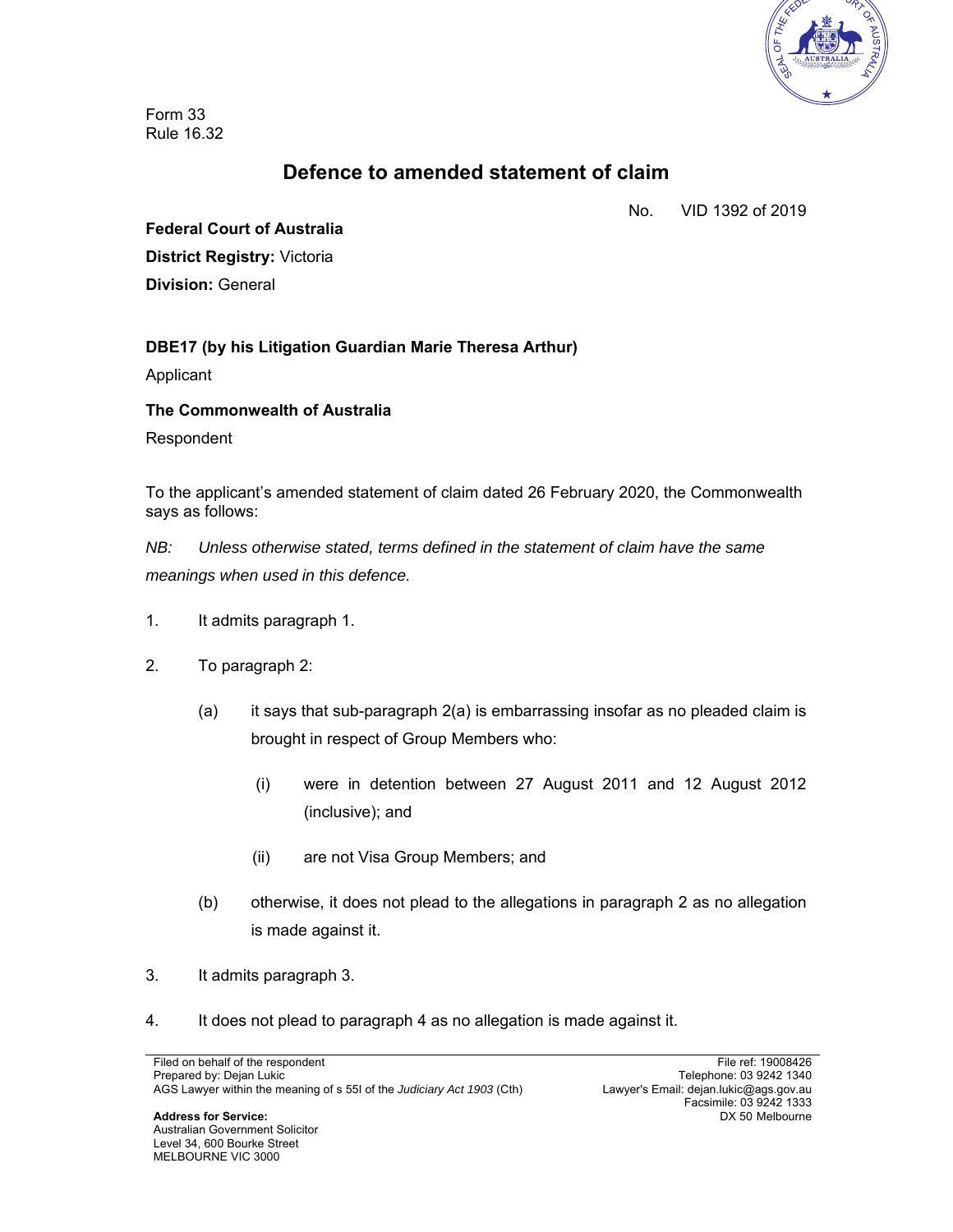- 5. To paragraph 5:
	- (a) it refers to and repeats sub-paragraph 2(a) above; and
	- (b) otherwise, it does not plead to paragraph 5 as no allegation is made against it.
- 6. To paragraph 6:
	- (a) it refers to and repeats sub-paragraph 2(a) above; and
	- (b) otherwise, it does not plead to paragraph 6 as no allegation is made against it.
- 7. It admits paragraph 7.
- 8. It admits paragraph 8.
- 9. To paragraph 9:
	- (a) it admits that it is vicariously liable for the acts and omissions of its servants and agents, including officers and employees of the Department of Immigration and Border Protection, when those acts or omissions are undertaken in the course of their duties for and on behalf of the Commonwealth; and
	- (b) otherwise, it denies the allegation in paragraph 9.
- 10. It admits paragraph 10.
- 11. To paragraph 11:
	- (a) it refers further to paragraph 17 below; and
	- (b) otherwise, it admits the allegation in paragraph 11.
- 12. It refers to sub-paragraphs 17(c)-(e) below and otherwise admits paragraph 12.
- 13. It refers to sub-paragraphs 17(c)-(d) below and otherwise admits paragraph 13.
- 14. It refers to sub-paragraphs 17(c)-(d) below and otherwise admits paragraph 14.
- 15. To paragraph 15:
	- (a) it says that DBE17, F, M, and A remained in detention on Christmas Island until 20 August 2014;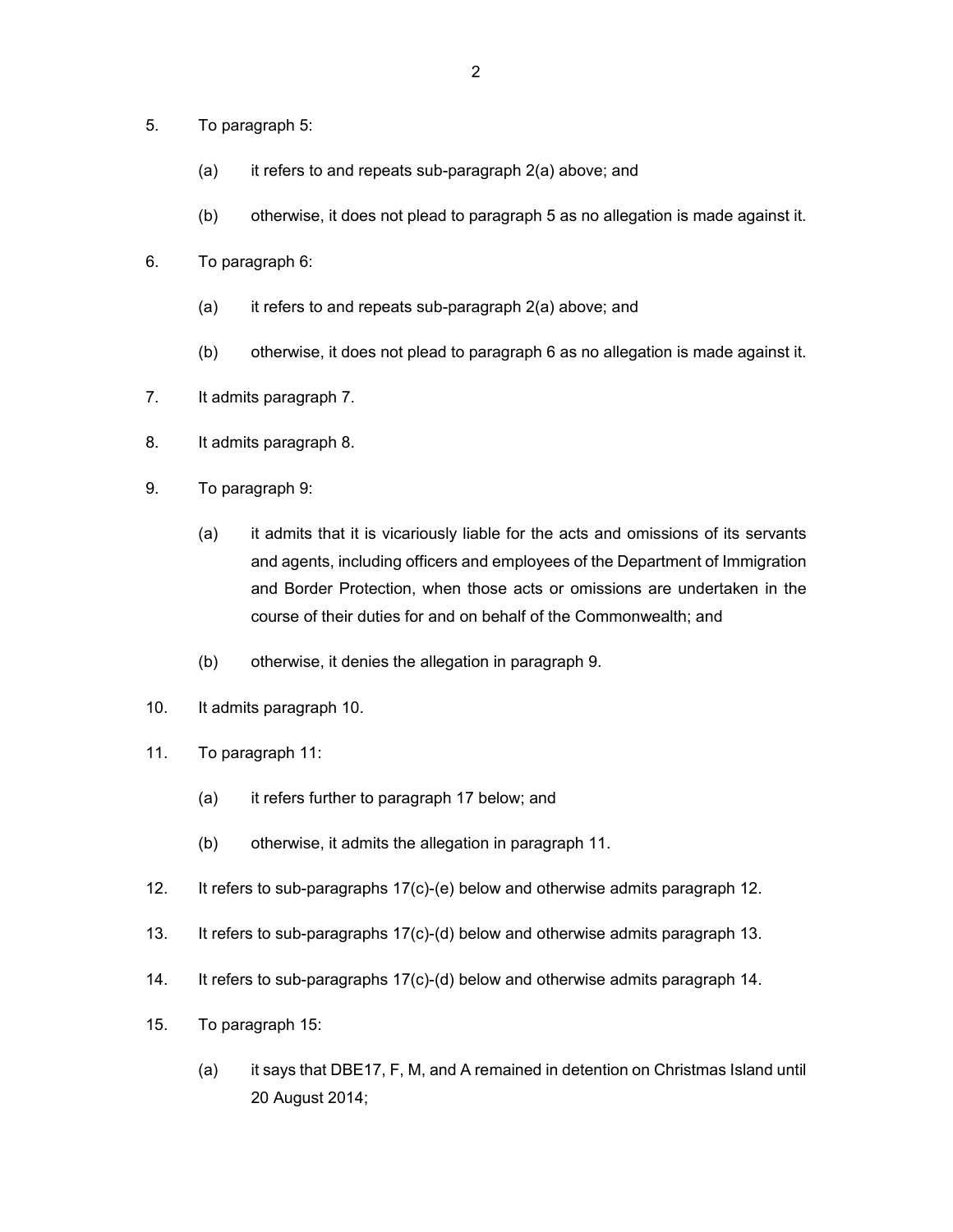- (b) it says that DBE17, F, M, and A were transferred from Christmas Island to Perth Immigration and Residential Housing (**PIRH**) on 20 August 2014;
- (c) it says that DBE17, F, M, and A were subsequently transferred from PIRH to Wickham Point Alternative Place of Detention (**WPADP**) on 21 August 2014;
- (d) it says that DBE17, F, M, and A were then transferred from WPAPD to Bladin Alternative Place of Detention (**BAPD**) on 23 August 2014;
- (e) refers to sub-paragraphs 17(c)-(d) below; and
- (f) otherwise, it admits the allegation in paragraph 15.
- 16. To paragraph 16:
	- (a) it admits that DBE17, F, M, and A were released from BAPD into the community on 15 January 2015; and
	- (b) it refers to sub-paragraphs 17(c)-(d) below.
- 17. To paragraph 17:
	- (a) it says, from his birth, DBE17 has been an 'unauthorised maritime arrival' within the meaning of the Migration Act;
	- (b) it says, from his birth until 15 January 2015, DBE17 was an 'unlawful noncitizen' within the meaning of the Migration Act;
	- (c) it says, by reason of sub-paragraph 17(b) above, DBE17 was required to be detained from his birth under the Migration Act until the grant of the visa referred to in sub-paragraph 17(m) below;
	- (d) it says, DBE17 was detained under s 189 of the Migration Act on 11 October 2013;
	- (e) it says, prior to 11 October 2013, DBE17 remained in the custody of M and F, each of whom were 'unlawful non-citizens' and 'unauthorised maritime arrivals', and each of whom were detained under s 189 of the Migration Act;
	- (f) it says further that, by reason of sub-paragraph 17(a) above, upon being detained, DBE17 was, under s 198AD(2) of the Migration Act, liable to be taken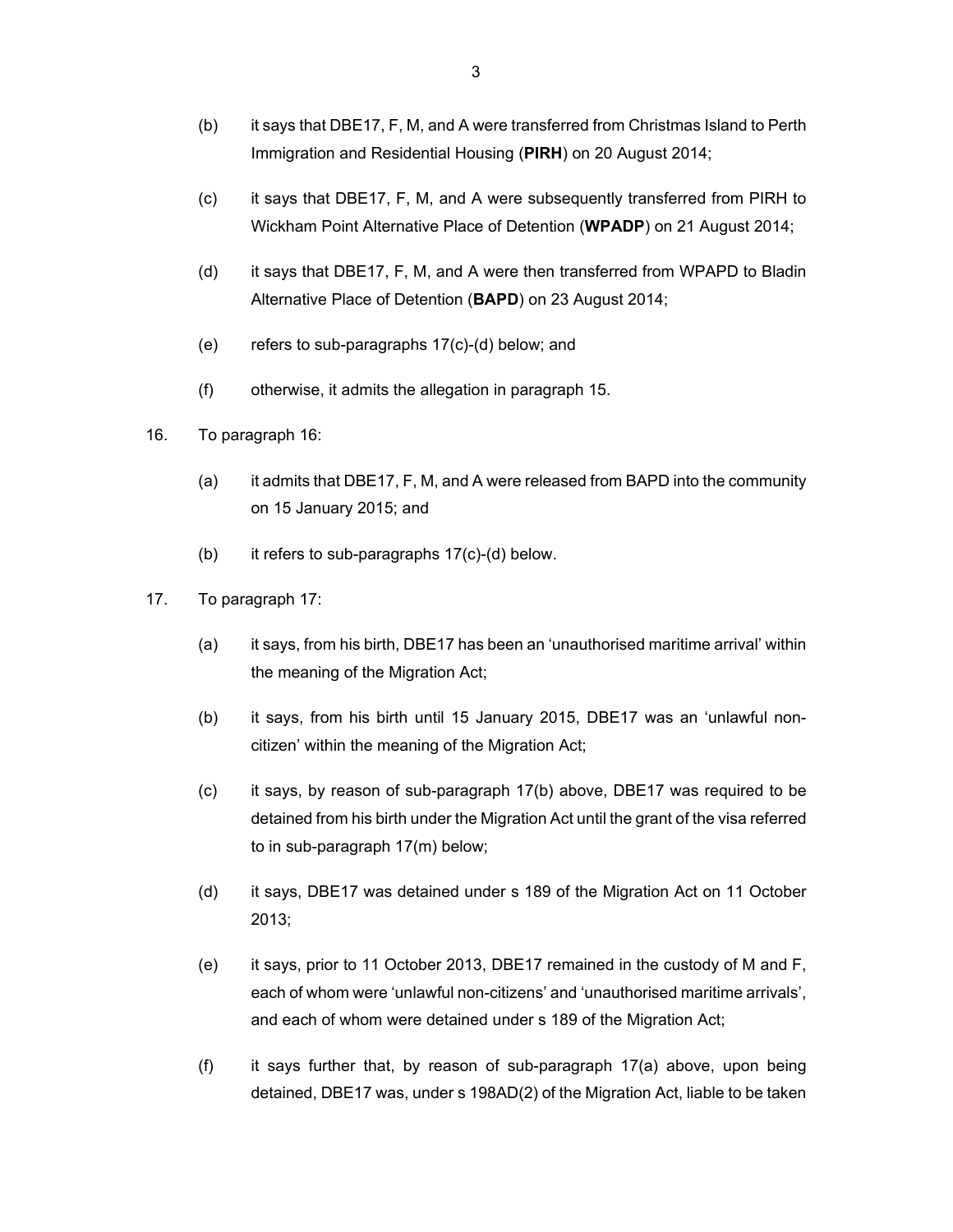from Australia to a 'regional processing country' as soon as reasonably practicable;

- (g) it says further that at all times between 19 September 2013 and until 15 January 2015, DBE17 was part of a family group comprising M, F, and DBE17's sister, A;
- (h) it says further that at all times between 11 October 2013 and until 15 January 2015 DBE17 was detained, together with the other members of his family, at various locations within Australia;
- (i) it says further that at no time between 11 October 2013 and 15 January 2015 did it become reasonably practicable to remove DBE17 to a 'regional processing country':
	- (i) in that period the available regional processing countries were Papua New Guinea and Nauru;
	- (ii) in the period 11 October 2013 and 15 January 2015, DBE17 could not be removed to Papua New Guinea, as it was available only for the accommodation of single adult males;
	- (iii) at all times in the period 11 October 2013 and 15 January 2015, DBE17 was a newborn and then infant dependent upon his family and mother, in particular, and could not reasonably practicably be removed to Nauru or any other available 'regional processing country' other than together with the other members of his family group, particularly his mother;
	- (iv) between October 2013 and 11 April 2014, the Government of Nauru would not accept the transfer of minors under the age of four; and
	- (v) further, in the period between 19 September 2013 and 15 January 2015, the removal to a regional processing country of the family group comprising DBE17, F, M and A was not reasonably practicable by reason of the need for medical and/or dental and/or psychological treatment in Australia for one or more members of the family group;
- (j) it says that on 14 April 2014, Maurice Blackburn Lawyers sought an undertaking that DBE17 and his family members would not be removed from Australia until completion of the '*B9*' proceeding;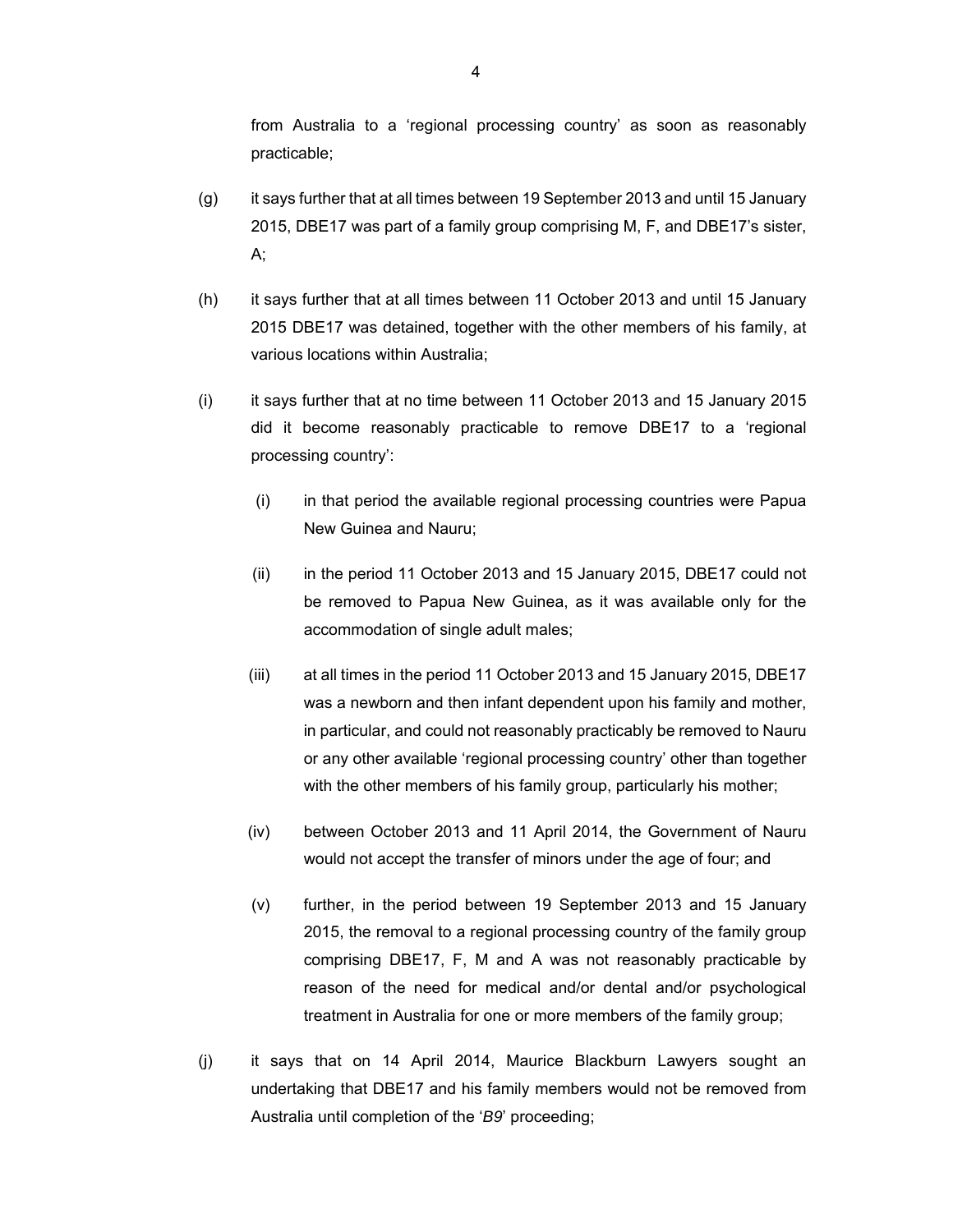- (k) it says further that an undertaking in the form contemplated by sub-paragraph 17(j) above was given by the Department on 16 April 2014 and was renewed (from time to time) until 30 January 2015;
- (l) it says that in such circumstances it was not reasonably practicable to remove DBE17 and his family group to a 'regional processing country' at any time between 16 April 2014 and 15 January 2015 because to do so would have been in breach of the undertakings sought by DBE17 and his family and given by the Department and/or Minister from time to time;
- (m) it says that on 15 January 2015 DBE17 and his family were released from immigration detention as the holders of visas granted on that date a consequence of Ministerial intervention pursuant to s 195A of the Migration Act;
- (n) in the premises, DBE17 was not unlawfully detained under the Migration Act during the period 19 September 2013 and 15 January 2015; and
- (o) it otherwise it admits the allegation in paragraph 17.
- 18. To paragraph 18:
	- (a) insofar as the paragraph refers to the detention of DBE17, it says that DBE17 was detained by officers within the meaning of s 5 of the Migration Act acting pursuant to s 189 of the Migration Act;
	- (b) insofar as the paragraph relates to Group Members, to the extent that any Group Member was detained in immigration detention within the meaning s 5 of the Migration Act, they were detained by officers within the meaning of s 5 of the Migration Act or persons directed to accompany and restrain that Group Member acting pursuant to s 189 of the Migration Act; and
	- (c) otherwise denies the allegations in the paragraph.
- 19. To paragraph 19:
	- (a) it says that paragraph 19 is vague, ambiguous and embarrassing, and liable to be struck out
	- (b) it denies each allegation in sub-paragraph 19(a) and (b);
	- (c) it refers to and repeats paragraph 17 above;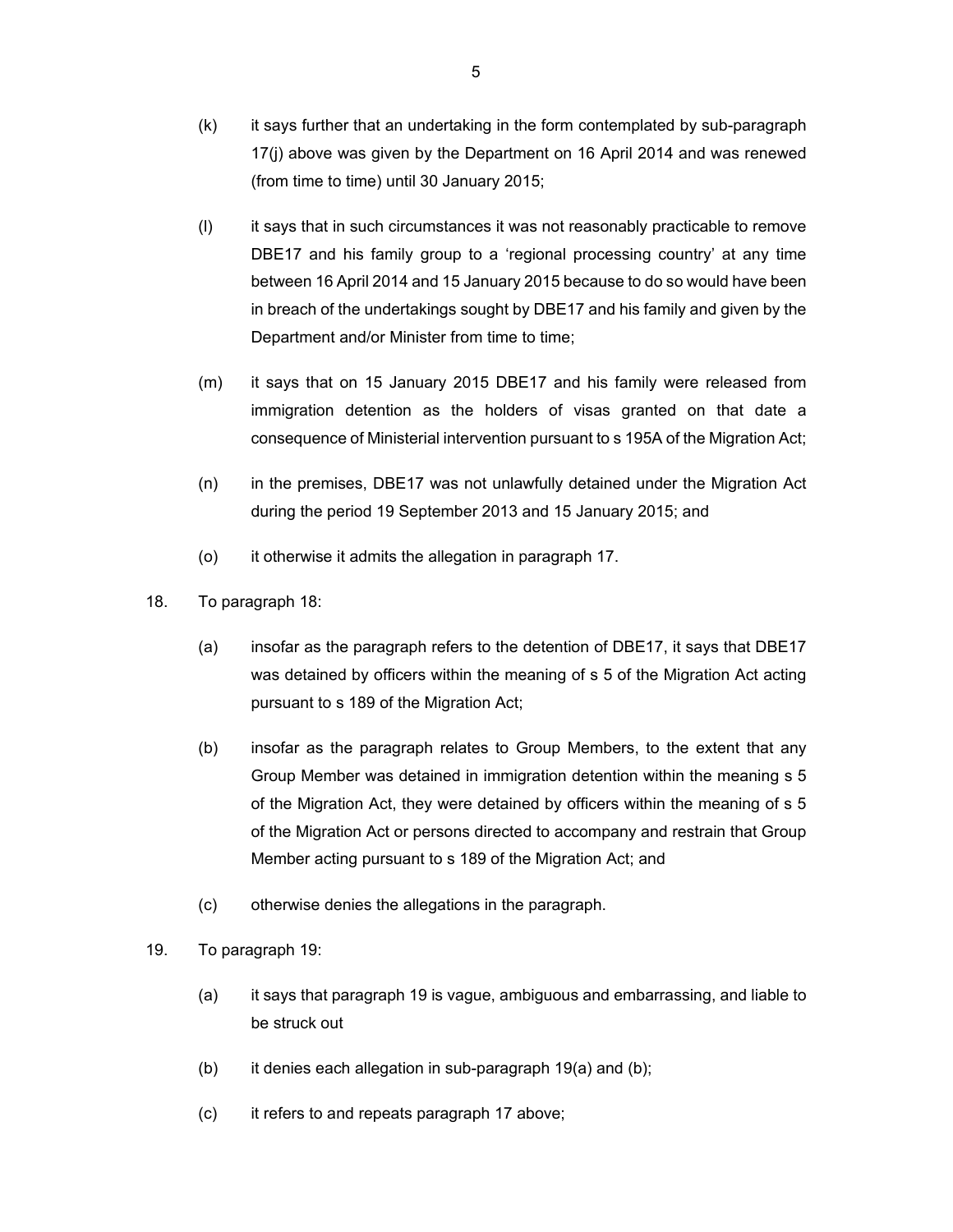- (d) it says further that the detention of unlawful non-citizens under s 189 of the Migration Act is authorised and required, and in that sense "lawful" until:
	- (i) a detaining officer no longer holds the relevant knowledge or reasonable suspicion that the person is an unlawful non-citizen; or
	- (ii) one of the events in s 196(1) of the Migration Act occurs;
- (e) it says that it is not a requirement for the lawfulness of the detention of a noncitizen that, in addition to compliance with the terms of s 189 of the Migration Act, actions of officers must have attributed to them a purpose pleaded in subparagraphs 19(a) or (b), or any other purpose;
- (f) it says that, in so far as paragraph 19 alleges that detention is only authorised under the Migration Act if it is in fact done for the purposes referred to in subparagraphs 19(a) and (b), the paragraph is contrary to the Migration Act and is embarrassing and fails to disclose a reasonable cause of action and is liable to be struck out;
- (g) it says further that the only purported visa application made by DBE17 in the period 19 September 2013 to 15 January 2015, was made on 11 July 2014 and was incompetent by operation of s 46A of the Migration Act; and
- (h) it says further that the alleged unlawful detention of any Group Member must depend upon their individual facts and circumstances.
- 20. To paragraph 20:
	- (a) it admits that activities directed to the purposes pleaded in paragraph 19 must be carried out as soon as reasonably practicable;
	- (b) it says that the limits of detention of any particular unlawful non-citizen are enforced by requiring officers to act in accordance with their duties under the Migration Act;
	- (c) it refers to and repeats sub-paragraphs 19(c), (d) and (e) above; and
	- (d) otherwise, it denies each allegation in paragraph 20.
- 21. To paragraph 21: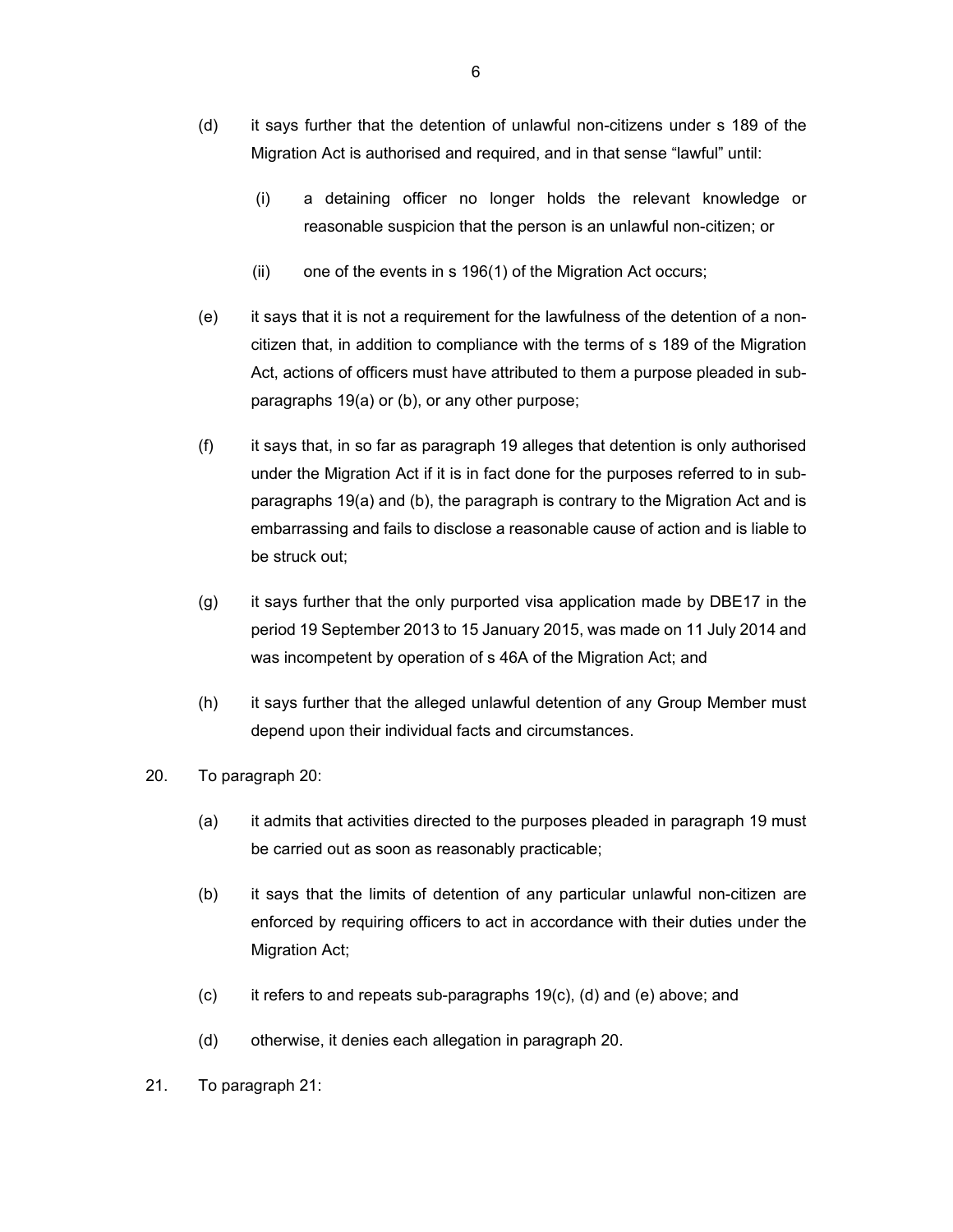- (a) it says the allegation is embarrassing and liable to be struck out because:
	- (i) it is hypothetical;
	- (ii) it is in terms unrelated to the particular circumstances of DBE17 and his family group or any Group Member;
	- (iii) no factual basis is identified for the alternative periods pleaded;
	- (iv) it does not allege any facts or put any identifiable proposition of law; and
	- (v) it is contrary to the proper construction of the Migration Act;
- (b) under cover of those objections, it refers to and repeats paragraph 20 above; and
- (c) otherwise, it denies each allegation in sub-paragraph 21(a) through (h).
- 22. To paragraph 22:
	- (a) it says that the allegations in this paragraph are incomprehensible, ambiguous and embarrassing and liable to be struck out; and
	- (b) under cover of those objections, it denies each allegation in sub-paragraphs 22(a) and (b).
- 23. To paragraph 23:
	- (a) it says the allegation is embarrassing and ambiguous and liable to be struck out;
	- (b) it says that the allegation is contrary to the express allegation in paragraph 19 and embarrassing and liable to be struck out for that reason also;
	- (c) under cover of those objections, it says that the detention of unlawful noncitizens under s 189 of the Migration Act is authorised and required, and in that sense "lawful" until:
		- (i) a detaining officer no longer holds the relevant knowledge or reasonable suspicion that the person is an unlawful non-citizen; or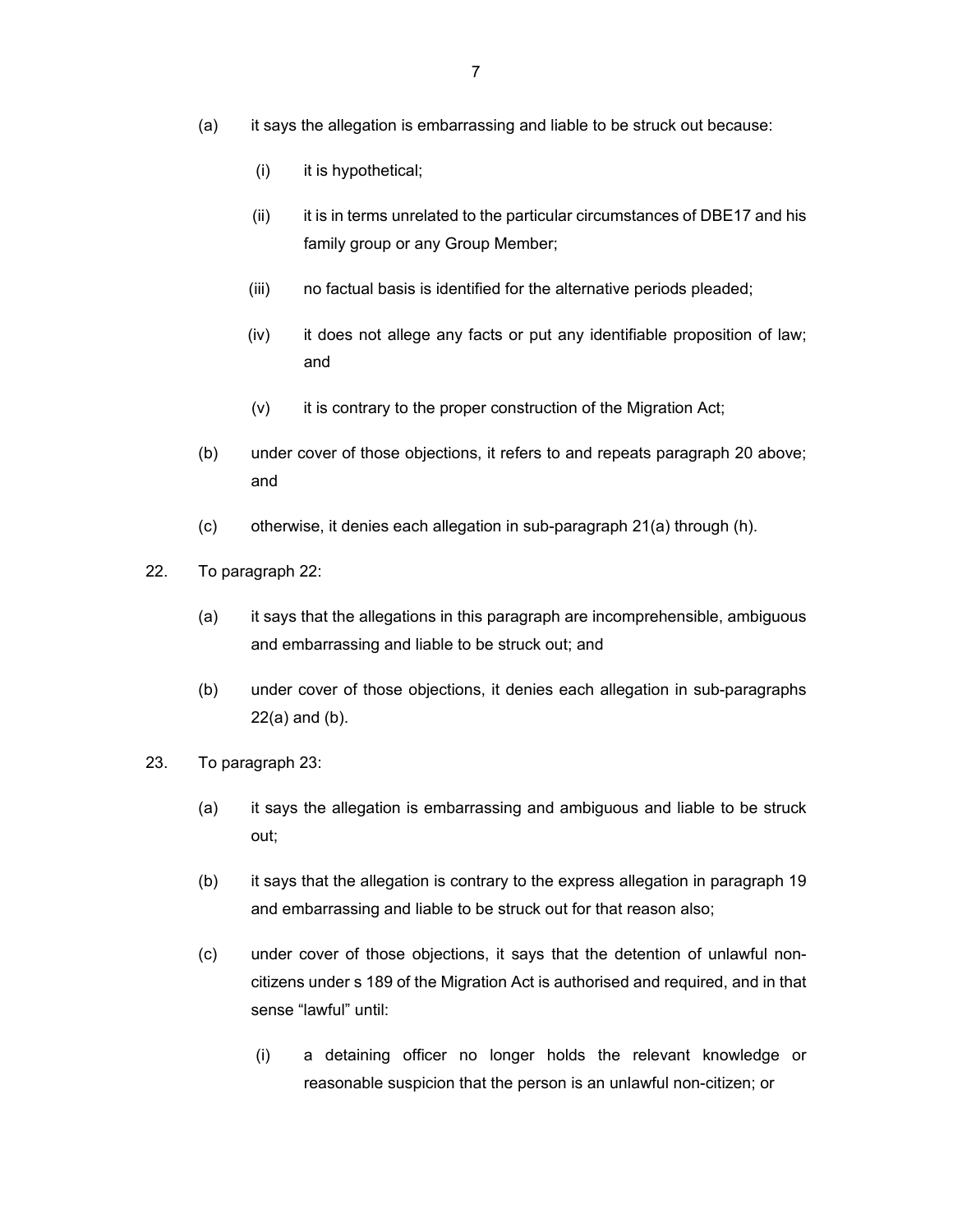- (ii) one of the events in s 196(1) of the Migration Act occurs;
- (d) it says that it is not a requirement for the lawfulness of the detention of a noncitizen that, in addition to compliance with the terms of ss 189 and 198 of the Migration Act, actions of officers must have attributed to them a purpose pleaded in sub-paragraphs 23(a) or (b), or any other purpose;
- (e) it says insofar as paragraph 23 alleges that detention is only authorised under the Migration Act if it is in fact done for the purposes referred to in subparagraphs 23(a) and (b), the paragraph is contrary to the Migration Act and is therefore embarrassing and fails to disclose a reasonable cause of action and is liable to be struck out;
- (f) it says further that it was at all times possible that further regional processing countries may be designated and/or that the Minister could exercise his power under s 198AE of the Migration Act to determine that s 198AD did not apply to a Group Member(s) who were unauthorised maritime arrivals; and
- (g) otherwise, it denies each allegation in sub-paragraphs 23(a) and (b).
- 24. To paragraph 24:
	- (a) it says the allegation is embarrassing and liable to be struck out because it is contrary to the proper construction of the Migration Act;
	- (b) under cover of that objection, it admits that activities directed to the purpose referred to in paragraph 24 must be carried out as soon as reasonably practicable;
	- (c) it says that the limits of detention of any particular unlawful non-citizen are enforced by requiring officers to act in accordance with their duties under the Migration Act;
	- (d) in respect to the lawful detention of DBE17 and his family group, it refers to and repeats the matters pleaded at paragraph 17 above;
	- (e) it says further that the alleged unlawful detention of any Group Member must depend upon their individual facts and circumstances;
	- (f) it refers to and repeats paragraph 23 above; and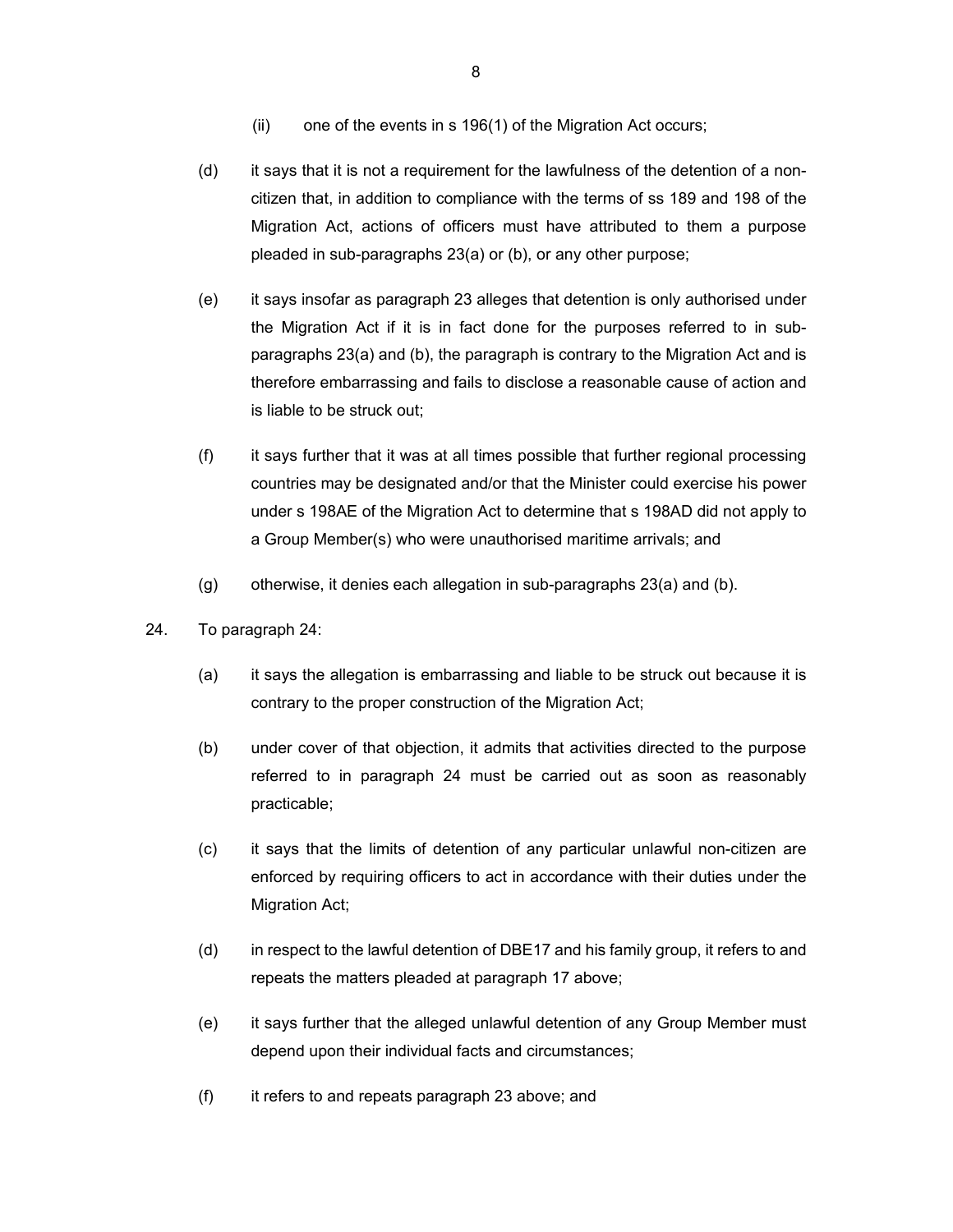(g) otherwise, it denies each allegation in sub-paragraph 24(a) and (b).

#### 25. To paragraph 25:

- (a) it says that the allegation is contrary to the proper construction and operation of the Migration Act and is embarrassing and liable to be struck out;
- (b) under cover of that objection, it repeats paragraph 24 above;
- $(c)$  it denies each allegation in sub-paragraph 25(a) through  $(c)$ ;
- (d) it admits that at all relevant times it was not practicable to remove to Nauru or to Papua New Guinea detainees coming within subparagraphs 25(d)(ii)-(iii) of the Amended Statement of Claim or who were children under the age of 4;
- (e) it admits that at all relevant times it was not practicable to remove to Nauru or Papua New Guinea detainees who were part of a family unit containing a detainee who came within subparagraphs 25(d)(ii)-(iii) or was a child under the age of 4; and
- (f) it otherwise denies the allegations in paragraph 25.
- 26. To paragraph 26:
	- (a) insofar as the paragraph relates to DBE17, it refers to and repeats paragraph 17 above;
	- (b) insofar as the paragraph relates to Group Members other than DBE17, it says the paragraph is vague and embarrassing and liable to be struck out, because it fails to plead any facts that would be relevant to the individual circumstances of Group Members, which are necessary to any consideration of the reasonable practicability of removal; and
	- (c) it otherwise denies each allegation in paragraph 26.
- 27. It denies paragraph 27.
- 28. To paragraph 28:
	- (a) it refers to and repeats paragraphs 19 and 23 above; and
	- (b) it otherwise denies each allegation in paragraph 28.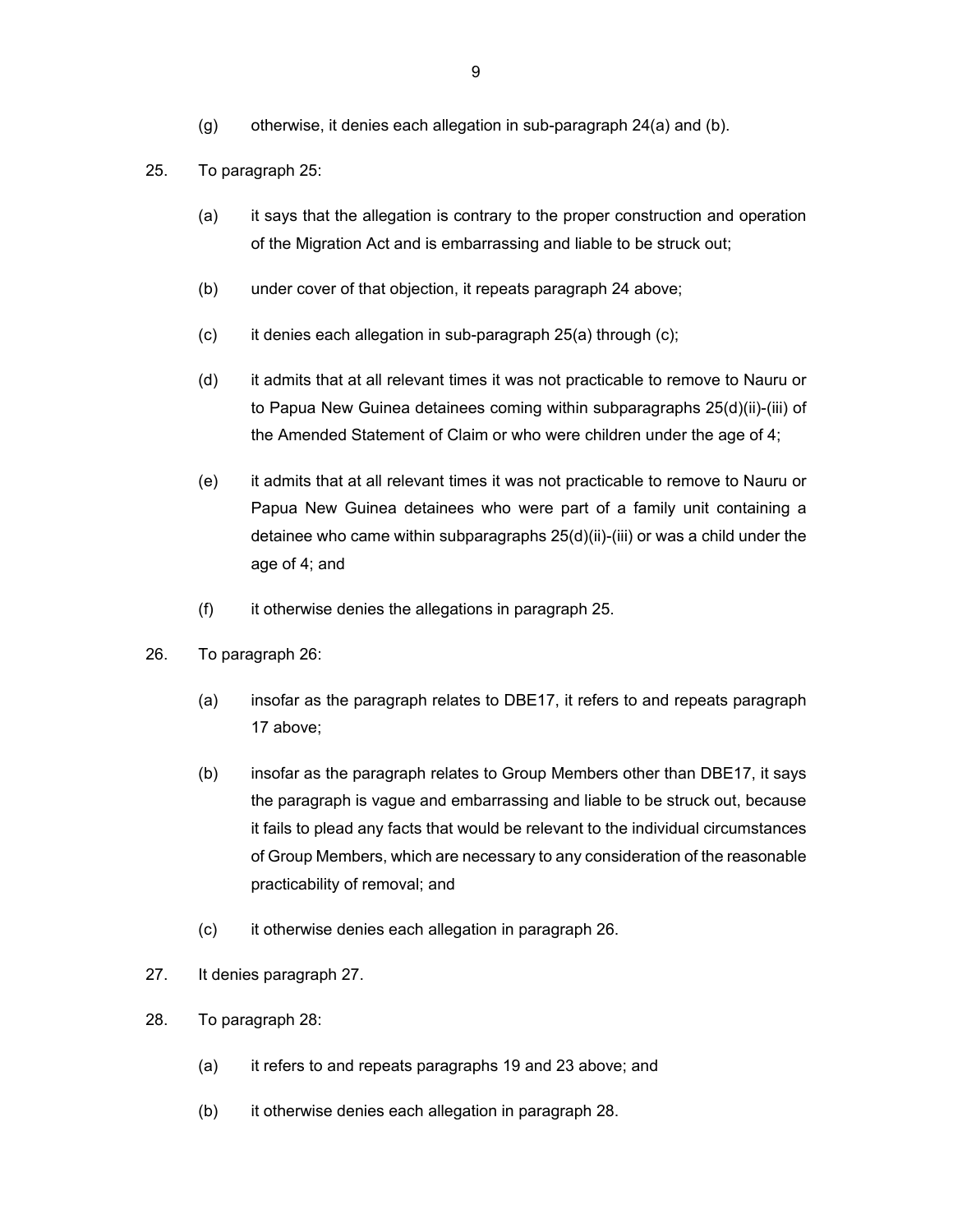- 29. It denies paragraph 29.
- 30. It denies paragraph 30.
- 31. In addition to the above:
	- (a) the ASOC is also embarrassing because it:
		- (i) fails to plead material facts and any comprehensible case in respect of DBE17;
		- (ii) fails to plead a comprehensible case for the claimed Group Members.
- 32. Further or alternatively, to the extent that any of the claims of DBE17 or any Group Member are brought out of time, the respondent relies upon any applicable and relevant provisions of State and Territory choice of law legislation and the applicable and relevant provisions of, as the case may be, the *Limitation Act 1969* (NSW), the *Limitation of Actions Act 1958* (Vic), the *Limitation of Actions Act 1974* (Qld), the *Limitation Act 1974* (Tas), the *Limitation of Actions Act 1936* (SA), the *Limitation Act 2005* (WA), the *Limitation Act 1985* (ACT), the *Christmas Island Act 1958* (Cth) and the *Limitation Act* (NT), as applied by ss 79 and 80 of the *Judiciary Act 1903* (Cth).

Date: 18 March 2020.

Signed by Dejan Lukic An AGS Lawyer within the meaning of s 55I of the *Judiciary Act 1903* (Cth) Lawyer for the respondents

This pleading was prepared by Geoffrey Kennett SC, Rebecca Howe and Andrew Yuile, Counsel for the respondent.